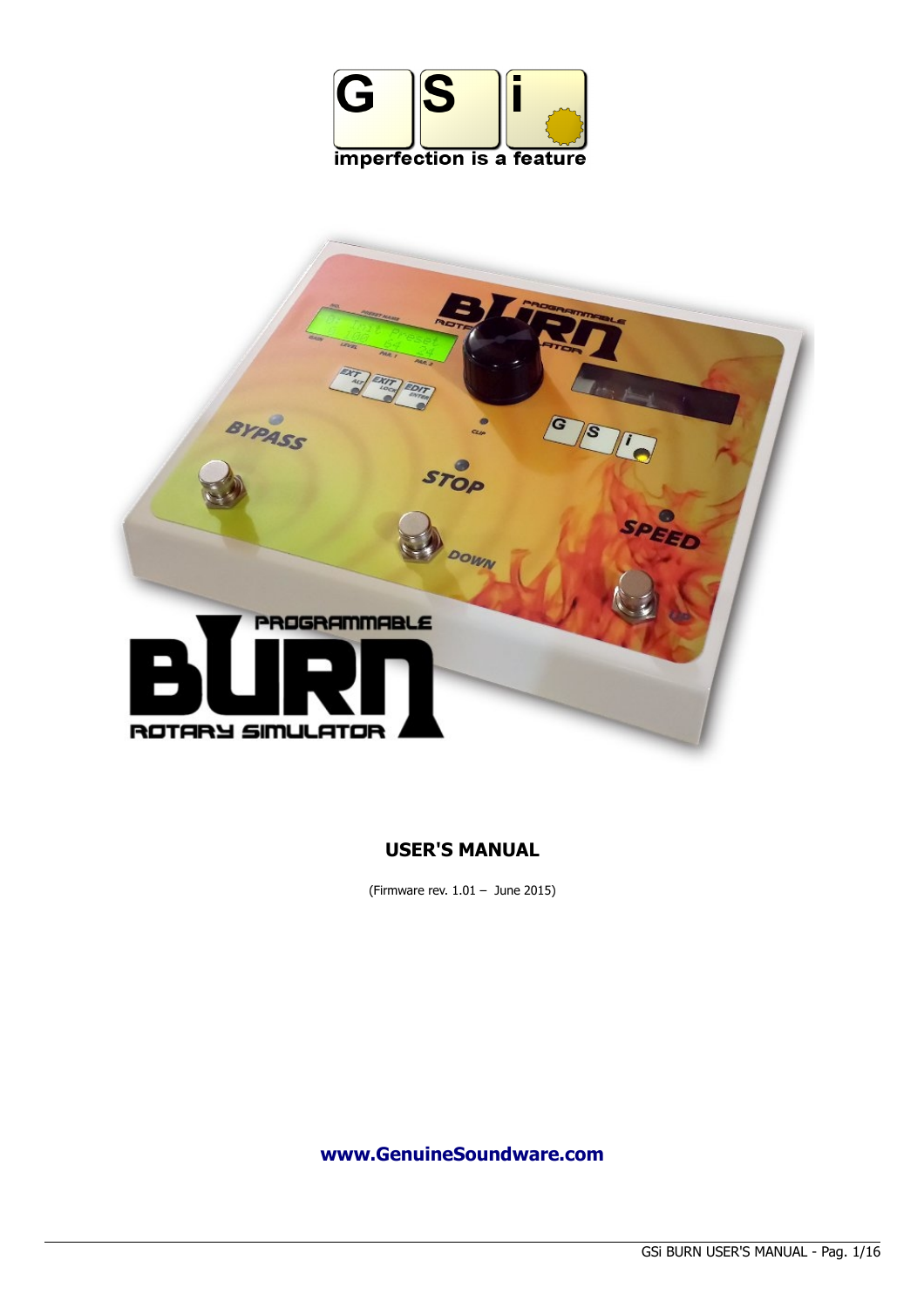Congratulations on purchasing the GSi BURN, a high quality musical instrument entirely designed and built in Italy. This instrument is the result of years of research and careful study of the effect produced by the famous Leslie rotary speakers. We are confident that the BURN will become an important element of your set-up, bringing big improvements to your sound. We recommend that you read this manual in order to take advantage of all the features that the BURN offers, and store it for future reference.

The GSi Team.

#### **SAFETY INFORMATION**

- Do not open the instrument. The instrument can be opened and repaired only by qualified personnel. Unauthorized opening voids the warranty.
- The supplied power adapter can be used in any country that has a mains voltage between 100 Vac and 240 Vac. Use only the original power supply.
- Do not expose the instrument to rain and moisture.
- Do not expose the instrument to direct sunlight.
- Do not touch the AC adapter with wet hands.
- Be careful not to infiltrate powders and liquids inside the instrument.
- If liquids get inside the unit remove the power immediately and contact a service center.
- The side ventilation holes must not be obstructed.
- Do not clean using abrasive cleaners as they may damage the surface.
- Please keep all packaging in case you need to transport the instrument to a service center.

#### **WARRANTY**

- GSi BURN is subject to 12 months manufacturer's warranty.
- Warranty extensions are at the discretion of the retailer.
- Damages caused by misuse, improper maintenance or transportation are not covered by this warranty.
- During the warranty period, the customer is entitled to repair or replacement of any parts considered defective at no charge.
- The possible replacement of the entire product is at the manufacturer's discretion.

#### **CHAPTER INDEX**

| 1.  | <b>INTRODUCTION</b>                       | Pag. 3  |
|-----|-------------------------------------------|---------|
| 2.  | <b>CONTROL PANEL</b>                      | Pag. 3  |
| 3.  | <b>CONNECTION PANEL</b>                   | Pag. 4  |
| 4.  | <b>EXAMPLES OF CONNECTION</b>             | Pag. 5  |
| 5.  | <b>HOME SCREEN</b>                        | Pag. 6  |
| 6.  | <b>LOCK FUNCTION</b>                      | Pag. 6  |
| 7.  | <b>EXTERNAL MODE</b>                      | Pag. 6  |
| 8.  | <b>EDIT MDOE</b>                          | Pag. 6  |
| 9.  | PRESET PARAMETERS                         | Pag. 7  |
| 10. | RENAME, SAVE OR INITIALIZE A PRESET       | Pag. 10 |
| 11. | <b>INPUT/OUTPUT FUNCTIONS</b>             | Pag. 10 |
| 12. | MIDI SETTINGS                             | Pag. 11 |
| 13. | ASSIGNING MIDI CONTINUOUS CONTROLLERS     | Pag. 12 |
| 14. | MAPPING MIDI PROGRAM CHANGE VS. PRESET    | Pag. 12 |
| 15. | PEDAL SETTINGS                            | Pag. 13 |
| 16. | DISPLAY CONTRAST AND FIRMWARE INFORMATION | Pag. 14 |
| 17. | <b>REMOTE CONTROL</b>                     | Pag. 14 |
| 18. | UTILITY                                   | Pag. 15 |
| 19. | OTHER MIDI FUNCTIONS                      | Pag. 15 |
| 20. | TECHNICAL SPECIFICATIONS                  | Pag. 16 |
|     |                                           |         |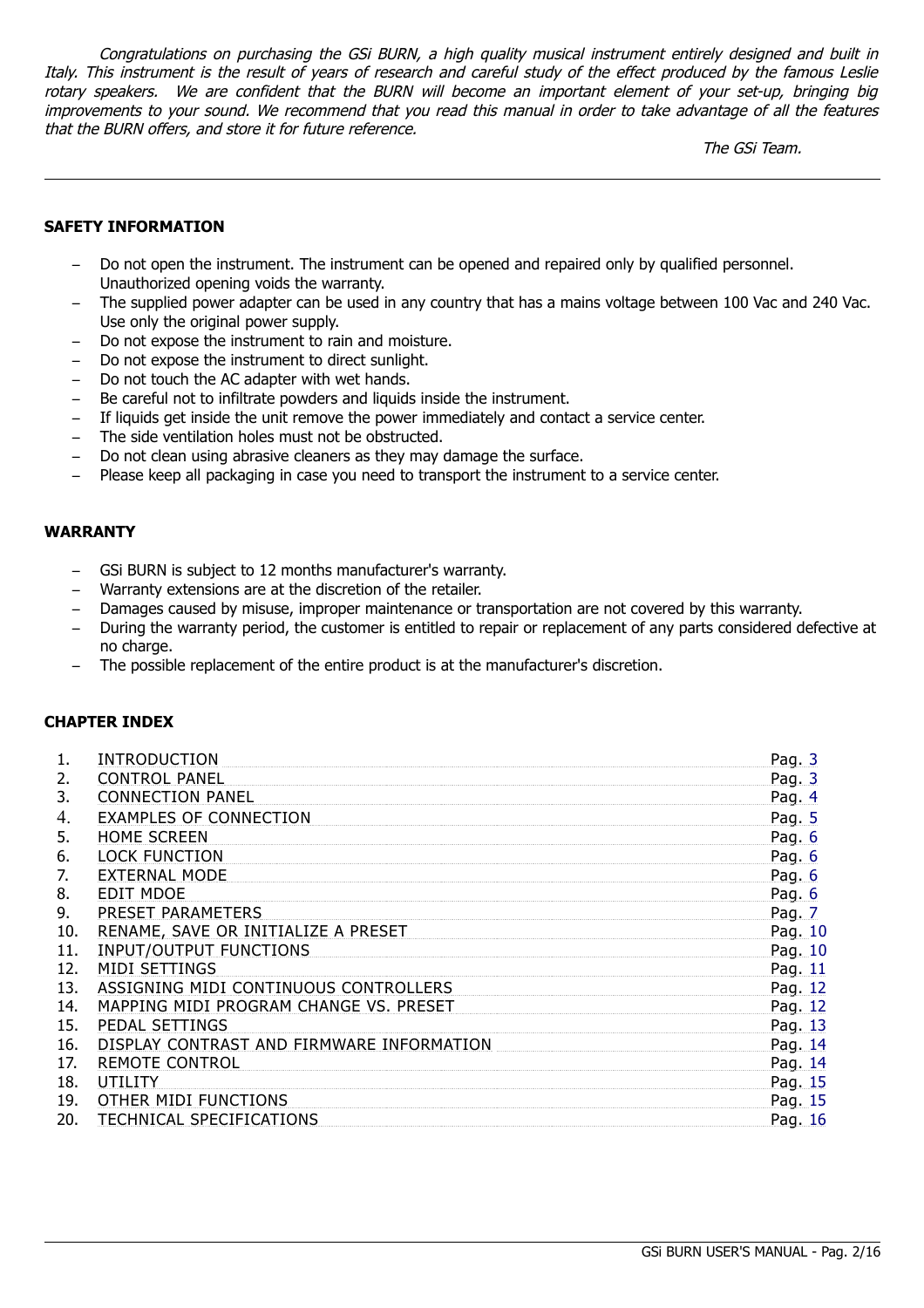# <span id="page-2-1"></span>**1. INTRODUCTION**

GSi BURN is a digital simulator of the "rotary" effect as that of the famous rotary amplifiers from Leslie mod. 122 and 147 and similar, dedicated to electromagnetic organs and their simulators, but can also be used with modern keyboards as well as electric guitars, and is also a versatile multi-effects with MIDI control. The presence of a MIDI interface, an alphanumeric display and a non-volatile memory to save the preset make the BURN a tool that perfectly integrates with any modern set-up for both live and the studio.



In order to simulate the famous "doppler" effect of the rotary speakers, the BURN takes advantage of a powerful microprocessor that runs at 6,4 MIPS and processes the digital signal at a 24 bit resolution, granting a clean sound and a dynamic range of well over 96 dB.

The distortion effect, much desired from musicians all over the world, is obtained by means of a true vacuum tube and a special circuitry that recreates all the sonic character of both the preamplifier and the final amplifier of a rotary speaker like the

famous Leslie 122 and Leslie 147.

## <span id="page-2-0"></span>**2. CONTROL PANEL**



The control panel of the BURN offers a backlit LCD display that shows all relevant informations about the use and the editing of the instrument. The data is inserted by means of a rotary encoder and two buttons.

- A) LCD display 16 characters on 2 lines. The backlight is turned on in standard usage. It turns off when the LOCK mode is activated.
- B) EXT/ALT Key: to activate the control from an external device connected to the REMOTE jack. The LED lights up when the EXTERNAL function is activated.
- C) EXIT/LOCK: Used to return to the previous page, exit a menu, or to activate the lock function. The LED lights up when the LOCK mode is activated.
- D) EDIT/ENTER Key: to enter the EDIT mode, confirm an action, enter a sub-menu. The LED lights up when you enter EDIT mode, and blinks when you are about to enter the value of a parameter.
- E) Rotary Encoder: To change the preset when you are on the HOME screen or to change the value of the parameters when you are in EDIT mode.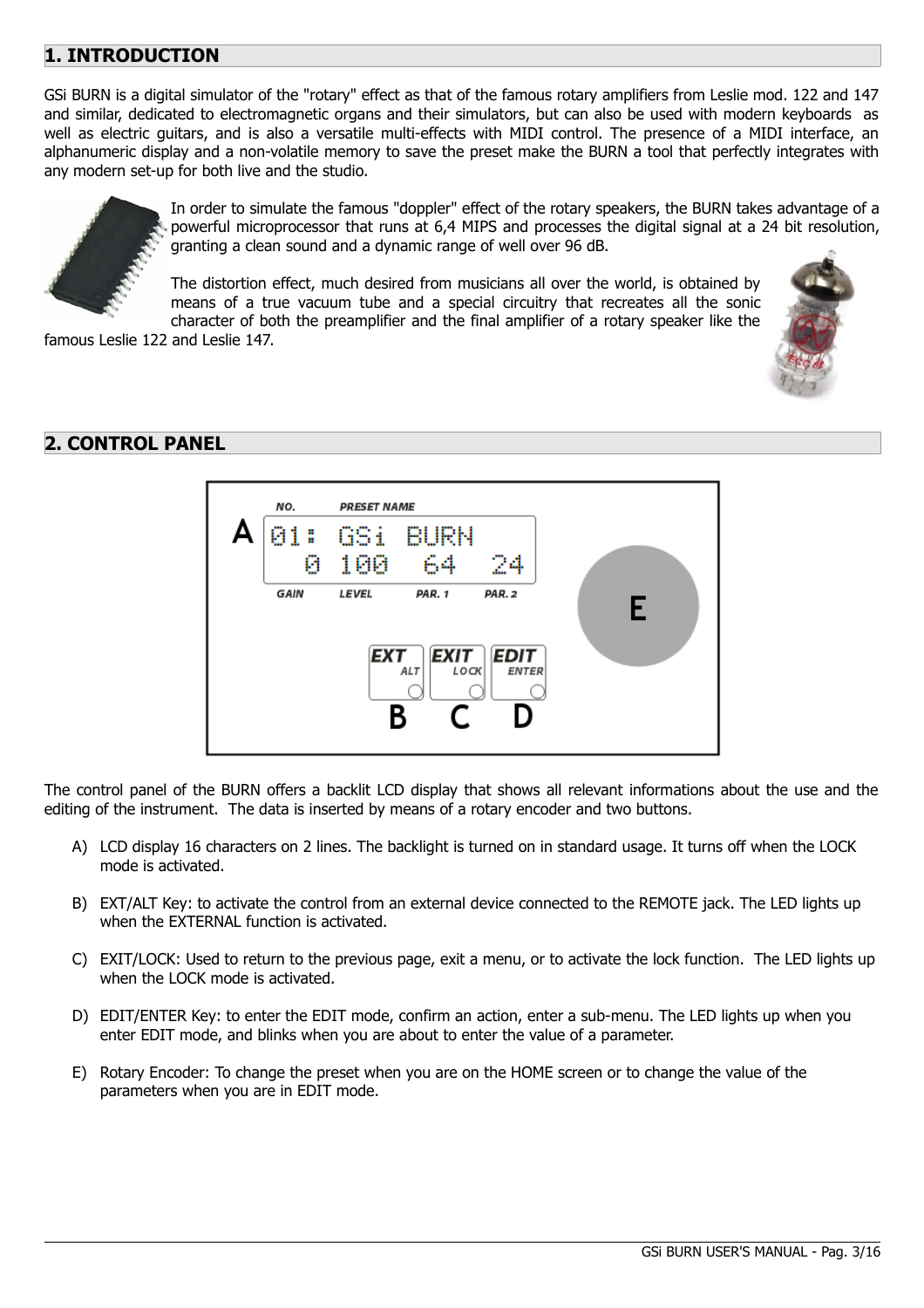# <span id="page-3-0"></span>**3. CONNECTION PANEL**



All the connections are on the back side of the BURN. Make sure the unit is turned off before connecting any device. Remember to turn the amplifier on last and always turn them off first in order to prevent damage due to possible electric "bumps".

- 1. Power switch. Turn the instrument on only when all the connections are completed.
- 2. Socket for 12 Volt DC power supply. Use only the supplied power adapter.
- 3. MIDI input. Connect the cable from the output of a MIDI instrument to control the BURN.
- 4. MIDI THRU. At this output you will find an exact copy of the incoming data to the MIDI IN.
- 5. Input for optional remote control. See chapter [REMOTE CONTROL](#page-13-0) for more details.
- 6. Left audio input. This input is connected to the TUBE OVERDRIVE circuit and to the DSP processor for signal processing. Connect here the instrument to which you want to apply the sound effects of the BURN.
- 7. Right audio input. Connect the output of an instrument with stereo outputs to take advantage of the True Stereo Bypass, or turn the [I /O] RIGHT IN -> PASS THRU to send a copy of the input signal in this jack to the stereo outputs.
- 8. Audio left output. Connect this output to the left channel of the amplifier.
- 9. Right audio output. Connect this output to the right channel of the amplifier.
- 10. Stereo headset jack to connect any headphones with an impedance of not less than 32 Ohms.
- 11. Headphones volume. This potentiometer acts only on the headphones and not on the LEFT and RIGHT outputs.

Either "active" instruments (such as keyboards, computer, electromagnetic organs, etc.) and "passive" (like electrified and electric guitars, bass guitars, electric pianos, etc..) can be connected to the BURN audio input, the important is that the input signal does not exceed the amplitude allowed by the BURN which is about 3 Vpp (Volt Peak to Peak), equivalent to 1.05 Vrms. Connect the instrument and adjust its volume until the red LED of the CLIP indicator lights up, then slightly lower the volume of the instrument in order to reserve a threshold and prevent the occurrence of a digital CLIP as much as possible. The CLIP LED indicates the presence of a signal overload in both the digital input and output paths. The level of the input signal influences also the amount of tube distortion, if this is active.

To connect an electromagnetic organ to the BURN, such as the famous Hammond B3 or similar, you have to take an output from the AO28 preamplifier and take it to an acceptable level by using an attenuator circuit similar to the one shown below. Contact your technician and ask him to build an adapter for you.

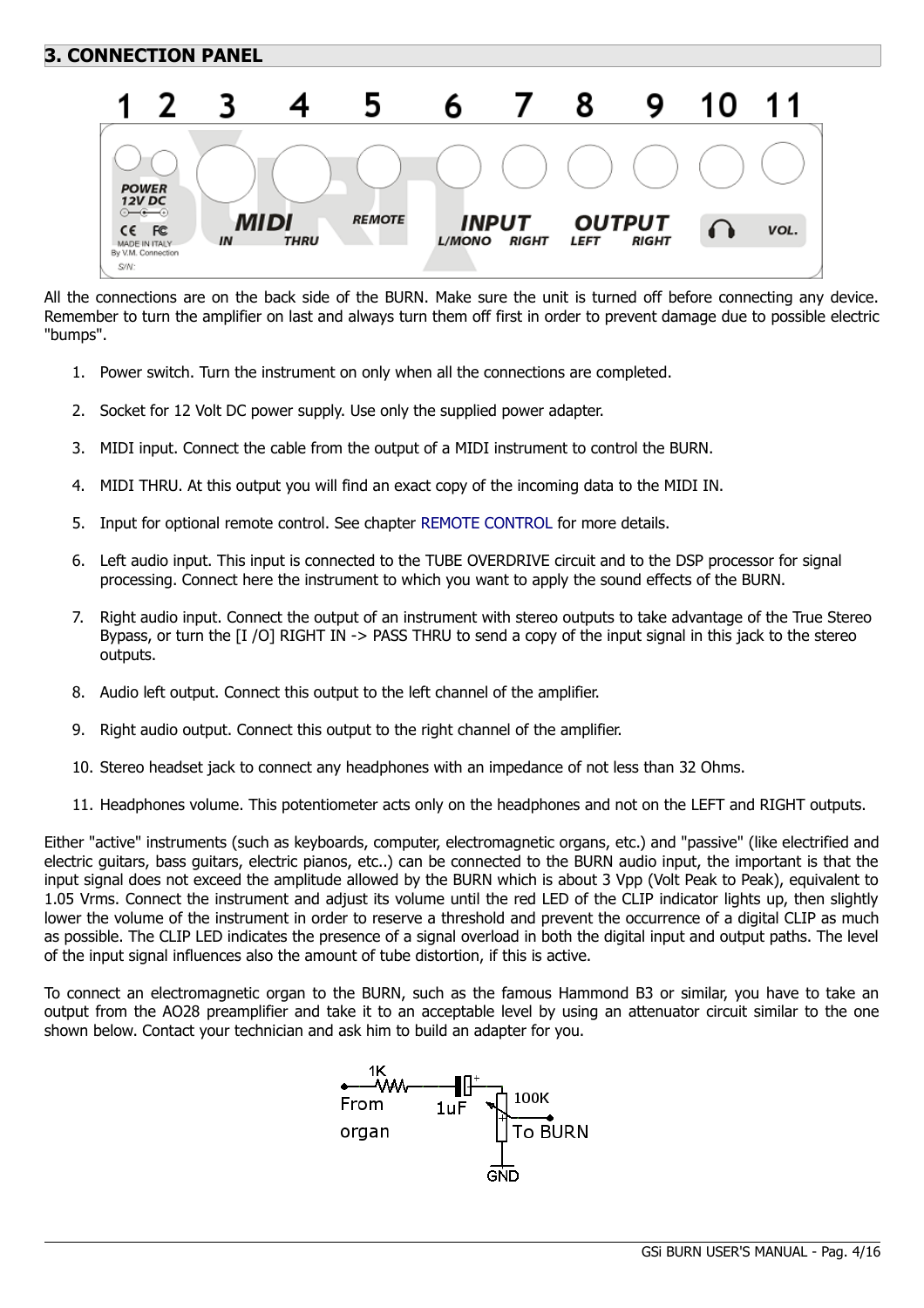### <span id="page-4-0"></span>**4. EXAMPLES OF CONNECTION**



#### 4.1. Connection of a Workstation keyboard.

The BURN offers a stereo audio input on two standard 1/4 inch jacks of type TS (Tip - Sleeve) but the signal used by the processor and by the tube distortion is the left channel for the majority of effects. However, there are two standard connectors just to allow you to connect keyboards with stereo output and take advantage of the True Stereo Bypass when, during a performance, you want to use a stereo sound that does not need to be processed by the BURN.

A digital keyboard with MIDI output can be connected to the MIDI input of the BURN in order to control the Rotary speed of the effects directly using the commands on the keyboard (for example, the modulation wheel, the sustain pedal, or other controls on the panel). For more details, see Chapter [MIDI SETTINGS.](#page-10-0)



4.2. Connection of an electric guitar.

The BURN is in the form-factor of a stomp-box exactly like all conventional effects for guitar or bass. The Rotary effect algorithms are simulations of amplifiers that introduce colors and ambience typical of real amplifiers re-amplified for a PA stage or recorded with microphones, therefore, it should not be connected to additional amplifiers, but with the BURN it is possible to exclude the cabinet simulations and use the effect on a real amp. Other effects, however, allow you to simulate static amplifiers in order to play guitars or organs in regular Hi-Fi stereo sets, Studio monitors or Live amps. Finally, there are other effects such as chorus, phaser, delay, etc. that can be used just like any other stomp-box in an existing effect chain.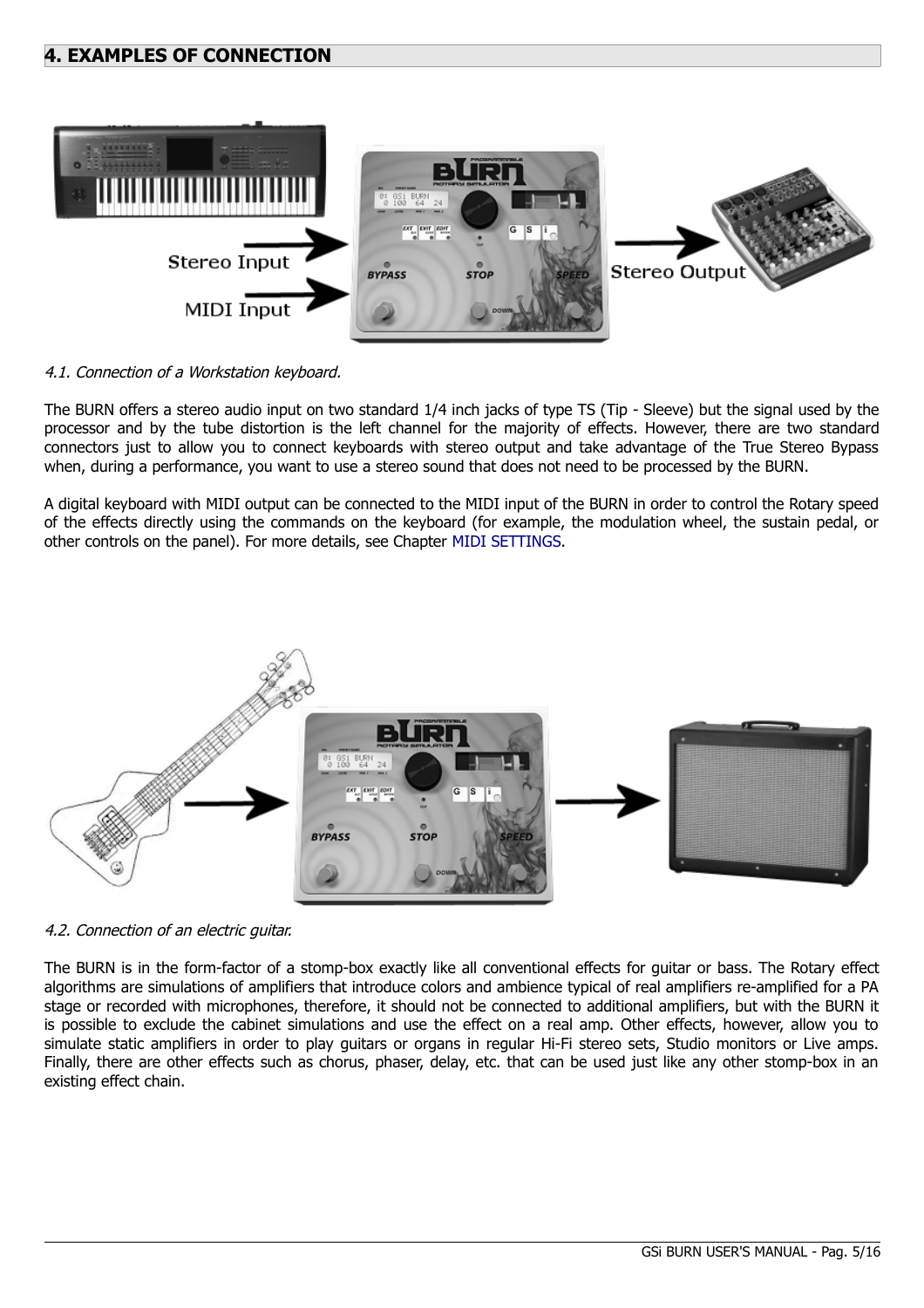## <span id="page-5-3"></span>**5. HOME SCREEN**

The Home screen shows the preset number, its name, and the values of the following parameters: Tube Gain, Tube Level, Parameter 1 and Parameter 2. This information is updated in real time when changing presets or when MIDI messages are received that require modification. If the tube distortion is on, the symbol of the valve appears between the values GAIN and LEVEL. Rotate the encoder knob to scroll through the 32 presets.

| NO.  | PRESET NAME |                     |       |
|------|-------------|---------------------|-------|
|      |             | <b>01: GSI BURN</b> |       |
| Й    | 100-        | 100                 | 24    |
| GAIN | <b>FVFI</b> | PAR.1               | PAR.2 |

### <span id="page-5-2"></span>**6. LOCK FUNCTION**

By holding down the EXIT/LOCK for about 2 seconds when the display shows the Home screen, you can put the unit in Lock mode, that is, the encoder and the three buttons will be deactivated and the display backlight is off. The unit remains in operation and continues to receive commands via MIDI and from the three pedals. To unlock the controls press the EXIT/LOCK button again for 2 seconds.

## <span id="page-5-1"></span>**7. EXTERNAL MODE**

The EXT/ALT button activates the optional remote controller connected to the REMOTE jack. For more information, see chapter [REMOTE CONTROL.](#page-13-0)

### <span id="page-5-0"></span>**8. EDIT MODE**

Press the EDIT/ENTER key when the display shows the Home screen to enter the EDIT mode. The corresponding LED turns on. In this mode you can set all the parameters for the preset, save or initialize the preset, and set all MIDI parameters and global parameters.

There are different levels of EDIT:

- Level 1: scroll pages, display parameters
- Level 2: to change the value of a parameter
- Level 3: to change the value of a sub-parameter
- Level 4: only a few pages access this level, it is generally used to confirm an action

We move to the next level by pressing the EDIT/ENTER and you go back to a previous level by pressing EXIT / LOCK. While adjusting a parameter, the EDIT/ENTER LED flashes and a cursor appears under the value of the parameter to be changed.

Each page displays a parameter in the EDIT mode. The parameters can be of type:

- 1. numeric: you choose a value from 0 to 127 using the encoder
- 2. exclusive: alternate between two different selections using the EDIT/ENTER button (eg.: ON / OFF)
- 3. list: there can be multiple values to choose using the encoder

The pages are ordered according to the following list:

- Preset parameters
- [PRESET] functions for renaming, saving and initializing a preset
- [I/O] functions for settings about the connections
- [MIDI] settings
- [PEDAL] settings for the function of the three pedals BYPASS, STOP and SPEED
- Display contrast
- Information page, shows the firmware version

Some pages allow you to edit more data at once, such as the [MIDI] PC Map and the [MIDI] CC Assign.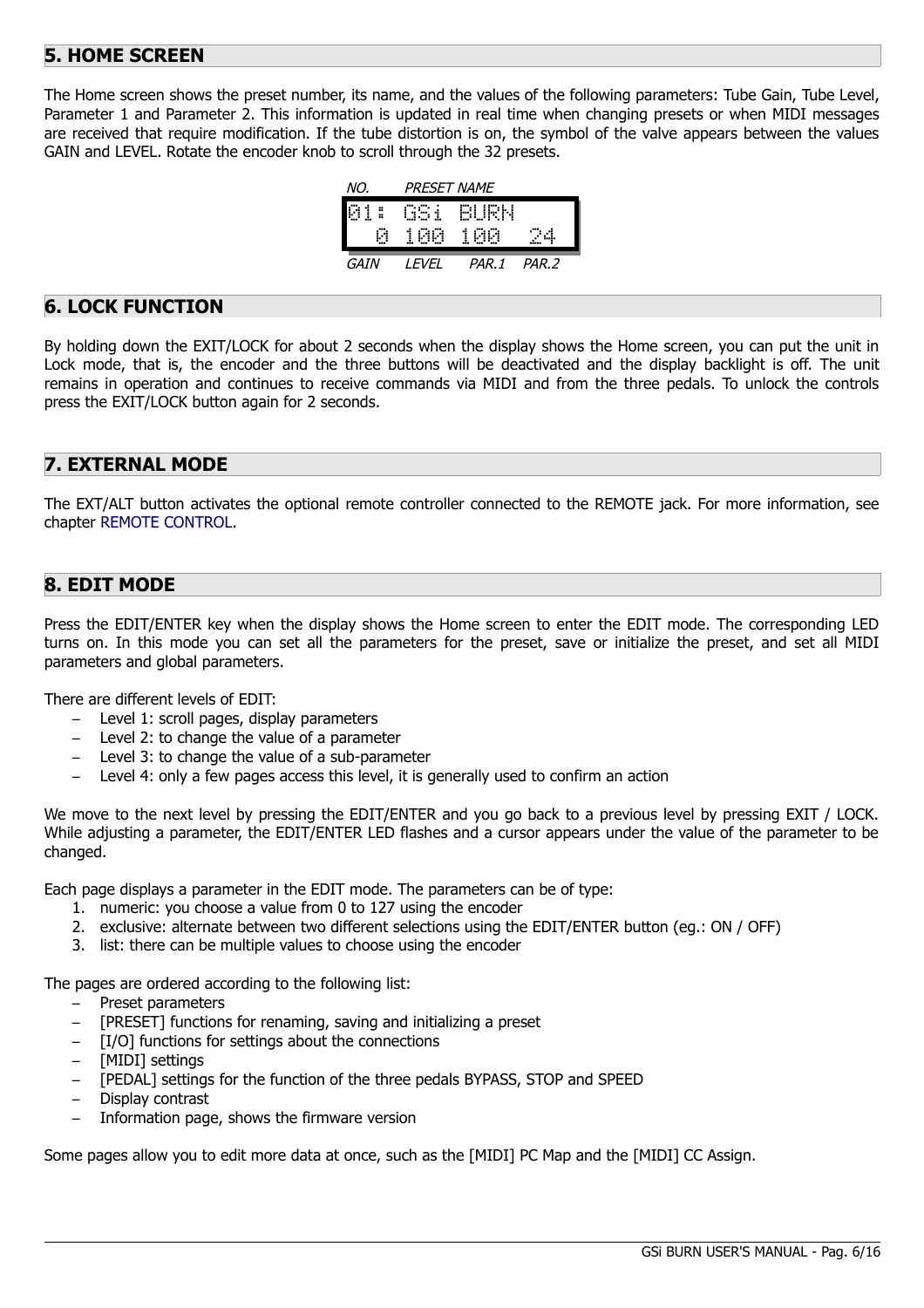### <span id="page-6-0"></span>**9. PRESET PARAMETERS**

The preset parameters may vary depending on the type of effect in use, for example the ROTARY effects show some parameters that do not appear in other effects.

The first page that is displayed by entering the EDIT mode is the choice of the effect. Every time an effect is changed, parameters called Parameter 1, Parameter 2 and Parameter 3 are recalled with their default values according to the current effect. The Parameter 3, when available, can be controlled via an expression pedal connected to the REMOTE. See chapter [REMOTE CONTROL](#page-13-0) for more details.

| THE<br><b>Sec</b><br>---- | <br>- | <b>Gener</b> | ---<br>---- | <br>- | ×<br>× |  |             | ×,<br> |
|---------------------------|-------|--------------|-------------|-------|--------|--|-------------|--------|
|                           |       | H            |             |       |        |  | <b>Basi</b> |        |

#### **9.1. ROTARY SPEAKER EFFECTS**

The BURN offers a variety of Rotary effects plus other effects of different nature. The effects from no. 1 to n. 9 are simulations of Rotary Speaker dedicated mostly to the sound of the electromagnetic organ. All these effects have in common the reverb level at Parameter 2 and the balance between high and low at Parameter 1, with the exception of the first effect lets you adjust only the volume of the horn. The differences between one simulation and the other mostly concerns the greater or lesser presence of cabinet resonances, the spread of the Doppler effect in the stereo image, the proximity effect of the horn and bass rotor with respect to virtual microphones, and other aspects that are not adjustable through the editing parameters.

Effects from no. 10 to no. 12 are Rotary Speaker simulations dedicated to the sound of the guitar. The n. 12 called VARISPEED allows to adjust the speed of the rotor directly way via an expression pedal connected to the REMOTE jack. NOTE: Remember to activate the EXT/ALT button in order to use the accessory connected to the REMOTE jack.

The table below shows a list of the Rotary effects, the parameters associated with them and a general description of each single effect.

| #              | <b>EFFECT NAME</b>      | <b>PARAM1</b>  | <b>PARAM 2</b> | <b>DESCRIPTION</b>                                                             |
|----------------|-------------------------|----------------|----------------|--------------------------------------------------------------------------------|
| $\mathbf{1}$   | <b>ROTARY: ROCK 147</b> | Horn Level     | Reverb         | Rotary model 147 with standard miking at 90° around the fulcrum<br>of the horn |
| $\overline{2}$ | ROTARY: JAZZ 122        | Horn Level     | Reverb         | Rotary model 122 with standard miking at 90° around the fulcrum<br>of the horn |
| 3              | <b>ROTARY: DISTANT</b>  | Balance        | Reverb         | Rotary with distant AB miking                                                  |
| 4              | <b>ROTARY: CLOSER</b>   | Balance        | Reverb         | Rotary with close AB miking                                                    |
| 5              | <b>ROTARY: XY MIKES</b> | Balance        | Reverb         | Rotary with XY miking in front of the horn                                     |
| 6              | <b>ROTARY: ROCK 1</b>   | <b>Balance</b> | Reverb         | Rotary with more cabinet presence                                              |
| $\overline{7}$ | <b>ROTARY: ROCK 2</b>   | <b>Balance</b> | Reverb         | Rotary with miking at 180° around the horn                                     |
| 8              | <b>ROTARY: MONO</b>     | <b>Balance</b> | Reverb         | Monaural Rotary, same signal at both outputs                                   |
| 9              | <b>ROTARY: SPLIT</b>    | <b>Balance</b> | Reverb         | Rotary split: Bass at Left output, Trebles at Right output                     |
|                | 10 AMP: MODEL 16        | Mid. Freq.     | Reverb         | Rotary for guitar with single vertical rotor                                   |
|                | 11   AMP: RA-200        | <b>Balance</b> | Reverb         | Rotary for guitar with three rotating horns                                    |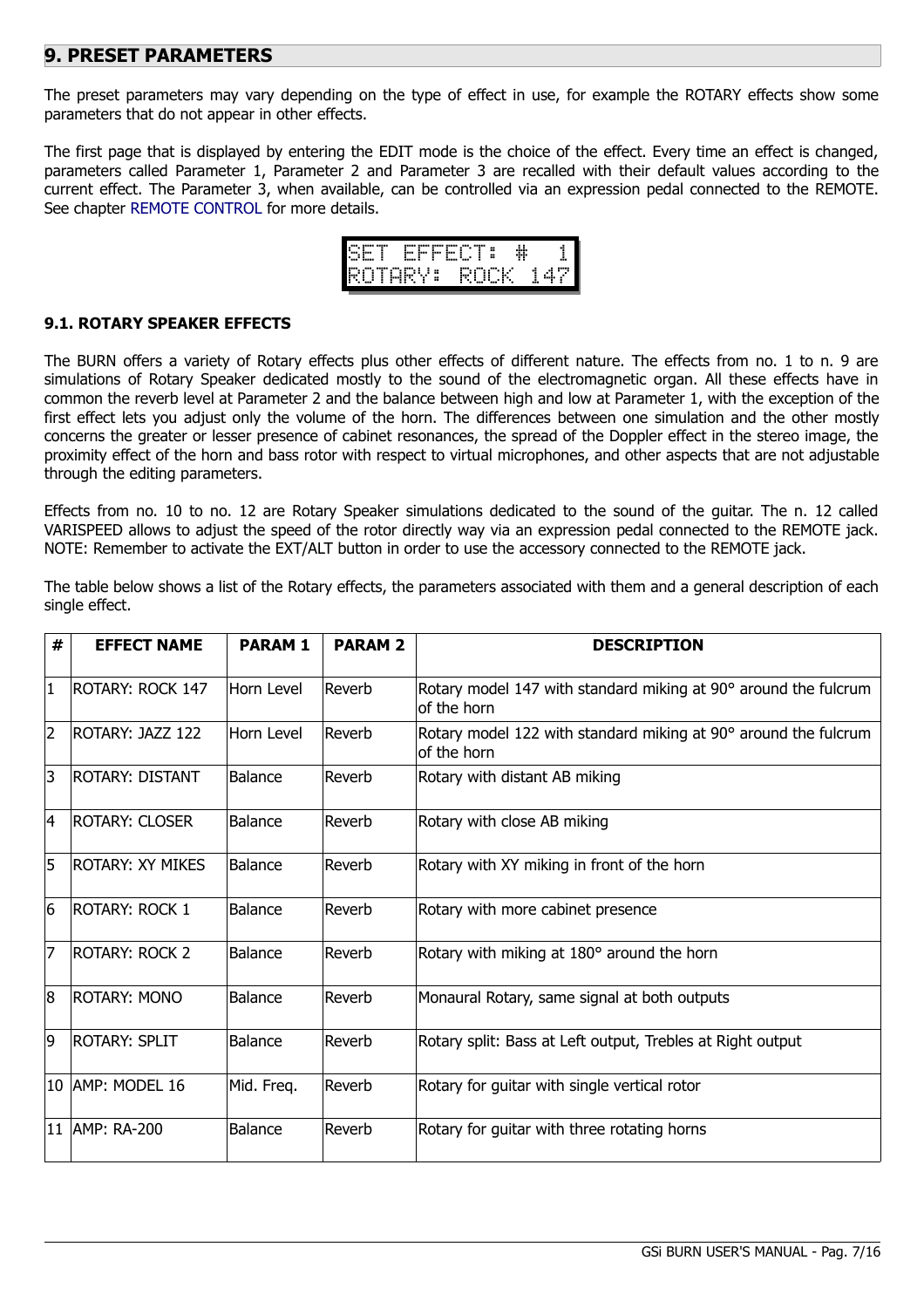### **9.2. OTHER AMPLIFIER SIMULATORS AND MODULATION EFFECTS**

Effects from no. 12 to no. 23 do not make use of the pedals STOP and SPEED. They activate the Parameter 3 which is controllable through the external accessory connected to the REMOTE jack.

| #  | <b>EFFECT NAME</b>      | <b>PARAM1</b>          | <b>PARAM 2</b> | <b>PARAM 3</b> | <b>DESCRIPTION</b>                                                    |
|----|-------------------------|------------------------|----------------|----------------|-----------------------------------------------------------------------|
| 12 | AMP: VARISPEED          | Mid. Freq.             | Reverb         |                | Rotary Speed   Rotary for guitar with continuous speed control        |
| 13 | <b>AMP: STACK</b>       | Mid. Freq.             | Mid. Gain      | Reverb         | Stacked amp for guitar                                                |
|    | 14   AMP: COMBO         | Mid. Freq.             | Mid. Gain      | Reverb         | Combo amp for guitar                                                  |
| 15 | EP: PHA+PAN+REV         | Panner Rate            | Reverb         | Phaser         | Effect for electric piano: auto-panner + phaser + reverb <sup>1</sup> |
| 16 | EP: PHA+AMP+CHO         | <b>Brilliance</b>      | Reverb         | Phaser         | Effect for electric piano: phaser + amp + chorus <sup>1</sup>         |
| 17 | <b>FX: ANALOG ECHO</b>  | Feedback               | Mix Dry/Wet    | Echo Time      | Simulation of an analog echo with self oscillation capability         |
| 18 | <b>FX: PING DELAY</b>   | Delay Time             | Feedback       | Mix Dry/Wet    | Ping-pong delay                                                       |
| 19 | <b>FX: STEREOPHASER</b> | Feedback               | Reverb         | LFO Speed      | Stereo Phaser with 3 stages per channel                               |
| 20 | <b>FX: STEREOCHORUS</b> | LFO Depth              | Reverb         | LFO Speed      | Stereo Chorus with 6 voices per channel                               |
| 21 | <b>FX: WAH WAH</b>      | LFO Speed              | Reverb         | Manual Wah     | Wah Wah with auto-LFO or pedal control <sup>2</sup>                   |
| 22 | FX: RING MOD.           | $SQR \leftarrow > SIN$ | Reverb         | LFO Speed      | <b>Ring Modulator</b>                                                 |
| 23 | <b>FX: STEP-FILTER</b>  | Step Speed             | Reverb         | Filter Speed   | Squared tremolo + modulated low-pass filter                           |

Note:

- 1. Effects no. 15 and no. 16: to activate the Phaser, Parameter 3 must be major than 12.
- 2. Effect no. 21: in order to control the Wah Wah via the optional expression pedal, the parameter LFO Speed must be set to zero.

#### **9.3. REVERB AND UTILITY EFFECTS**

| #   | <b>EFFECT</b>                 | <b>PARAM1</b> | <b>PARAM 2</b> | <b>DESCRIPTION</b>                                                                            |
|-----|-------------------------------|---------------|----------------|-----------------------------------------------------------------------------------------------|
|     | 24 REVERB: MONO MIX Dry Level |               | Reverb         | Only reverb, dry inputs Left + Right are summed together                                      |
|     | 25 REVERB: STEREO             | Dry Level     | Reverb         | Only reverb, dry inputs Left e Right stay independent                                         |
|     | 26 UTIL: PASS THRU            | None          | None           | Digital bypass, allows the use of the sole tube distortion without<br>adding any more effects |
| 27. | IUTIL: MUTE                   | None          | None           | MUTE, no audio output                                                                         |

Effects of no. 24 and no. 25 offer only the reverb effect and offer separate controls for the dry signal and the sound the reverb. The term MONO MIX indicates that the signals from the left and right inputs are summed to create a single mono dry signal that will be routed to both the left and right outputs. Conversely, the term STEREO indicates that the signals coming from the Left and Right inputs will be routed to the respective outputs.

The effects of no. 26 and no. 27 can be used under special conditions, especially when the BURN is connected via MIDI to other equipment. See chapter [UTILITY](#page-14-1) for more details.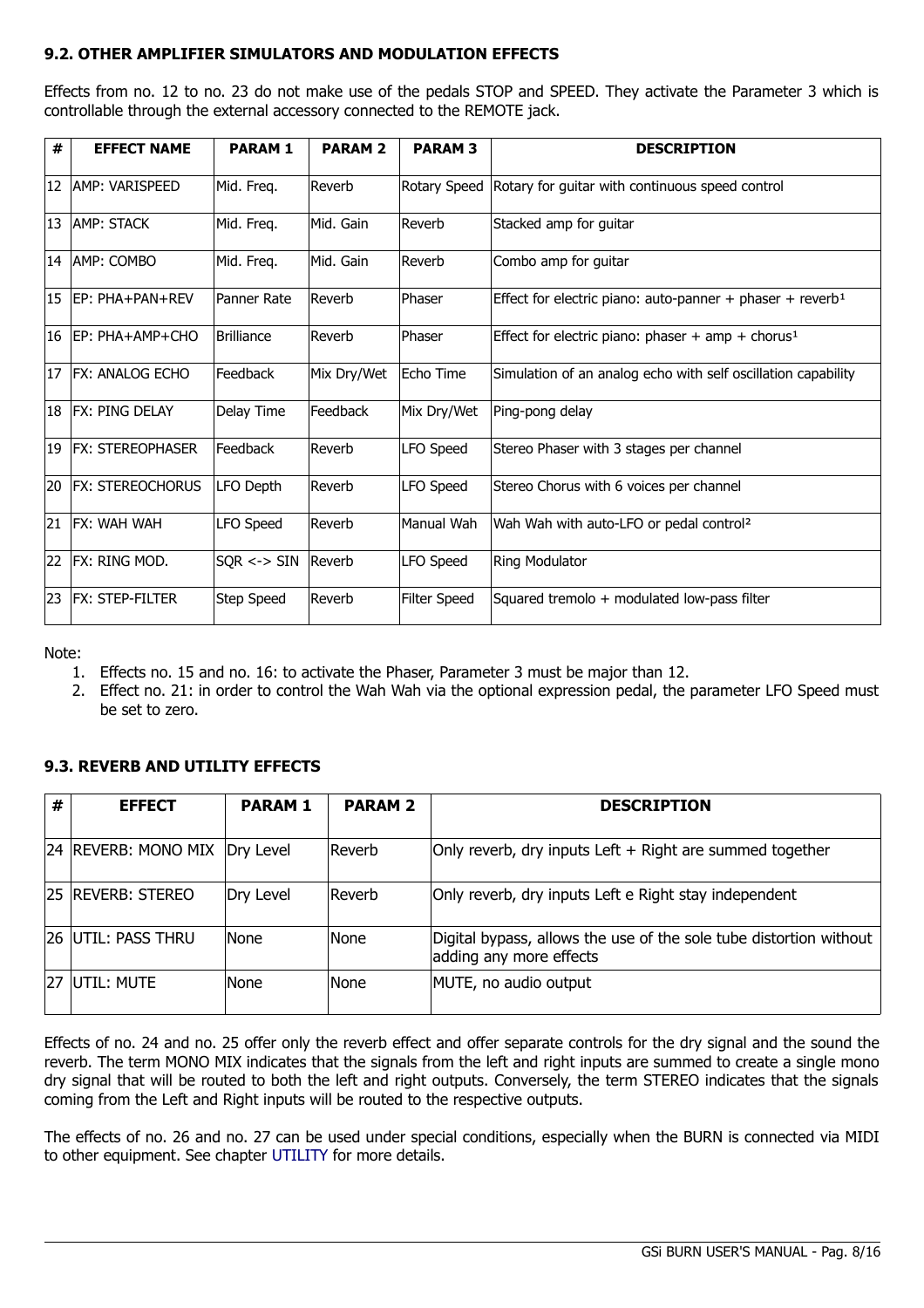Preset parameters are organized according to the following table:

| <b>REAL-TIME</b><br><b>PARAMETERS</b> | <b>VALUE</b> | <b>NOTE</b>                | <b>NON REAL-TIME</b><br><b>PARAMETERS</b> | <b>VALUE</b>                |
|---------------------------------------|--------------|----------------------------|-------------------------------------------|-----------------------------|
| Tube Overdrive Switch                 | On - Off     |                            | Horn Slow Speed                           | Unplug, Slow, Normal, Fast  |
| Tube Overdrive Gain                   | $0 - 127$    |                            | Horn Fast Speed                           | Unplug, Slow, Normal, Fast  |
| Tube Overdrive Level                  | $0 - 127$    |                            | <b>Bass Slow Speed</b>                    | Unplug, Slow, Normal, Fast  |
| Parameter 1                           | $0 - 127$    | Varies based on the effect | Bass Fast Speed                           | Unplug, Slow, Normal, Fast  |
| Parameter 2                           | $0 - 127$    | Varies based on the effect | Horn Ramp Up                              | Slow, Normal, Fast          |
| Parameter 3                           | $0 - 127$    | Varies based on the effect | Horn Ramp Down                            | Slow, Normal, Fast          |
|                                       |              |                            | Bass Ramp Up                              | Slow, Normal, Fast          |
|                                       |              |                            | Bass Ramp Down                            | Slow, Normal, Fast          |
|                                       |              |                            | Freq. Mod. Amount                         | Less, Normal, More          |
|                                       |              |                            | Crossover Cutoff                          | Lower, Normal, Higher       |
|                                       |              |                            | Horn Resonance                            | Off, Type 1, Type 2, Type 3 |
|                                       |              |                            | Horn Timbre                               | Dark, Normal, Open, Bright  |
|                                       |              |                            | Reverb Length                             | Room, Studio, Hall, Church  |
|                                       |              |                            | Reverb Tone                               | Dark, Normal, Bright        |
|                                       |              |                            | Reverb Gain                               | OFF, -3 dB, Normal, +3 dB   |

Parameter 3 is used only by some effects. Parameters Reverb Length, Reverb Tone and Reverb Gain are copmmon to all effects. The reverb is present on all effects and some of them don't allow it to be adjusted. Generally, the reverb is placed post-effect, but there could be exceptions for some of the effects.

### **9.4. DETAILS ABOUT THE NON REAL-TIME PARAMETERS**

- HORN SLOW SPEED: horn speed when in SLOW, Slow (0,65 Hz), Normal (0,77 Hz) and Fast (0,93 Hz).
- HORN FAST SPEED: horn speed when in FAST, Slow (6,3 Hz), Normal (6,8 Hz) and Fast (7,6 Hz).
- BASS SLOW SPEED: bass rotor speed when in SLOW, Slow (0,62 Hz), Normal (0,72 Hz) and Fast (0,92 Hz).
- BASS FAST SPEED: bass rotor speed when in FAST, Slow (5,8 Hz), Normal (6,4 Hz) and Fast (7,2 Hz).

The speed of the rotors are equivalent to those of a real Leslie 122 or 147, and reflect the possibilities given by the use of various pulleys. For all the speeds you have one further choice, called UNPLUG, which completely disconnects the engine and stops the rotation. For example, to get the famous "Memphis Sound" (in which only the horn is connected to the motors and the bass rotor is always stopped), you must set both BASS SLOW SPEED and BASS FAST SPEED on UNPLUG.

- HORN RAMP UP: the average time that the horn takes to transistion from Slow to Fast.
- HORN RAMP DOWN: the average time that the horn takes to transistion from from Fast to Slow.
- BASS RAMP UP: the average time that the bass rotor takes to transistion from Slow to Fast.
- BASS RAMP DOWN: the average time that the bass rotor takes to transistion from Fast to Slow.

When the transistion is Fast to Stop or from Stop to Fast, the acceleration and deceleration times are slightly longer. These times correspond to those of a real Leslie 122 or 147 when they are set to Normal. However, it is possible to choose times slower or faster according to your preference.

- FREQ. MOD. AMOUNT: sets the amount of frequency modulation of the Doppler effect. For some algorithms, this setting also modifies on the amplitude modulation (the proximity effect of the horn in front of the microphones). This parameter only affects the horn.
- CROSSOVER CUTOFF: sets the cutoff frequency of the crossover that separates the basses from the trebles. It is normally around 800 Hz, but two other choices are possible which set this frequency to 600 Hz or 1000 Hz.
- HORN RESONANCE: sets the type of resonance created by the plastic horn of a rotating speaker, three different types are available (Type 2 is equivalent to a Leslie 122 or 147) or you can turn it off.
- HORN TIMBRE: changes the timbre of the horn with four different choices.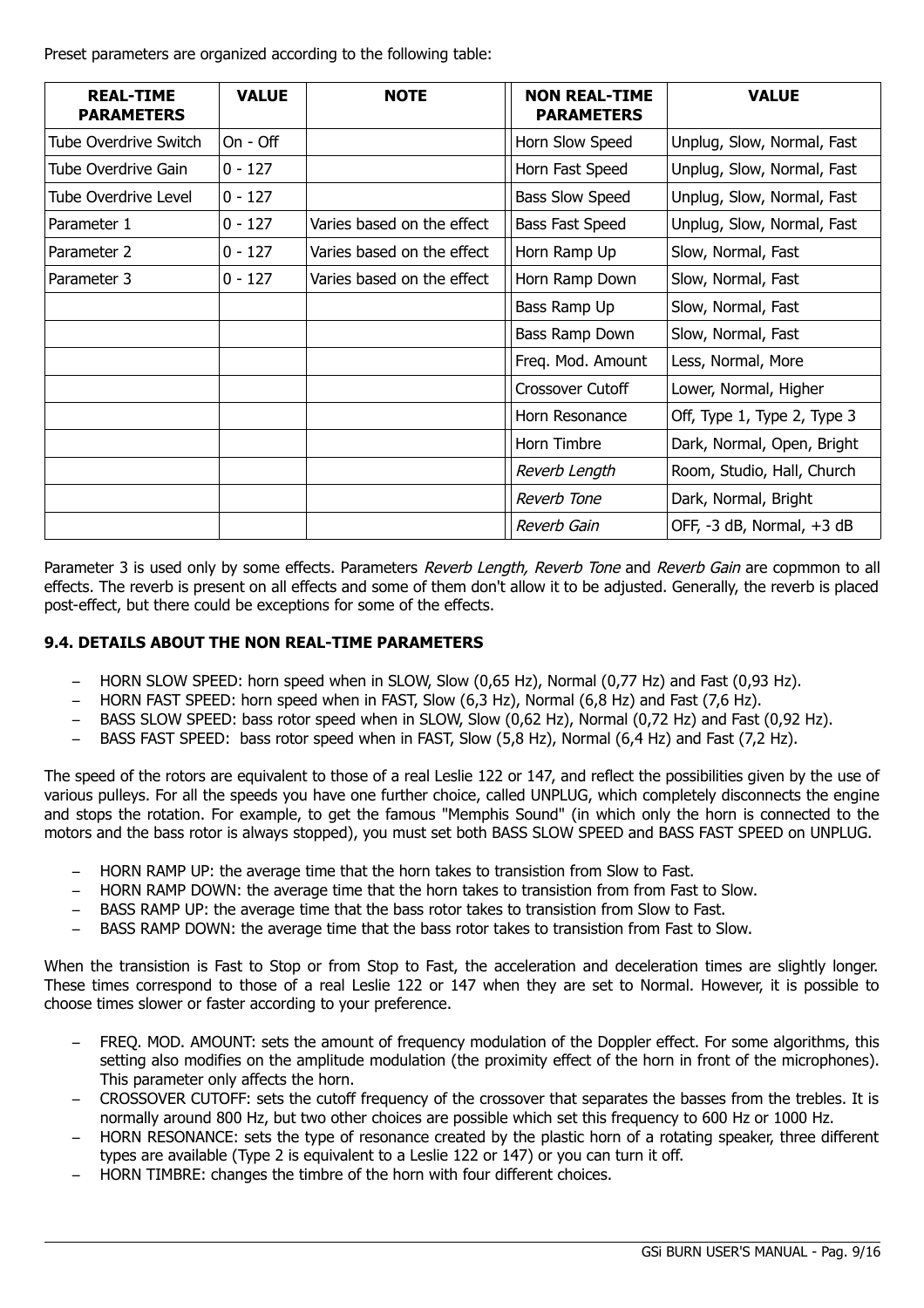# **10. RENAME, SAVE OR INITIALIZE A PRESET**

Each preset can have an alphanumeric name up to a maximum of 12 characters. To assign a name to a preset, go to the [PRESET] NAME page. Press EDIT/ENTER to show the cursor, turn the encoder to position the cursor underneath a character to be changed. Press EDIT/ENTER to change the character. The cursor flashes. Turn the encoder to select the character. To delete a character, turn the encoder clockwise until the character disappears (or appears a space).

<span id="page-9-1"></span>

| ۰.                 | НWЕ   | n Ha | <br>- 1<br> |     | d.      |      |
|--------------------|-------|------|-------------|-----|---------|------|
| <br>81<br>$\cdots$ | <br>š | - 1  |             | . . | 112 N.I | ---- |

Next page allows to save the preset to one of the 32 available memory locations.

|   | <b>LPRESETJ</b> |  |  | MR LT.   |  |  |  |
|---|-----------------|--|--|----------|--|--|--|
| Т | C.<br>---       |  |  | Position |  |  |  |

Press the EDIT/ENTER button and turn the encoder to select the memory location. Press EDIT/ENTER again to to save.

It's possible to initialize the current preset with the default settings. Move to the [PRESET] INIT page and confirm by pressing the EDIT/ENTER. Caution: This operation will overwrite the current preset and can not be undone.



### <span id="page-9-0"></span>**11. INPUT/OUTPUT FUNCTIONS**



The audio input used to bring the signal to the DSP processor is LEFT/MONO, while the RIGHT input remains free in case you want to connect an instrument with stereo output and take advantage of both channels when you are in BYPASS mode, or you might want to use the RIGHT input for connecting an audio source to listen DRY in addition to the signal from the BURN. In this case, set the parameter [I /O] RIGHT IN to PASS THRU.

In the example shown here, a Crumar Mojo is connected to the LEFT/MONO input of the BURN in order to to use the Rotary effect on the sound of the organ, and an mp3 music player or any smartphone can be connected to the RIGHT input. By activating the I/O RIGHT INPUT PASS THRU, the audio coming from the mp3 player is mixed with the organ sound. By connecting a good stereo headphone directly to the BURN you can practice playing along with a backing track without disturbing the neighborhood.



In case the input signal level is too weak or it is too hot to overload the DSP and needs to be reduced, it is possible to compensate the difference between the input and the output level by adjusting the value of the page [I/O] OUT BOOST up to a maximum of 195%, which corresponds to nearly +3 dB (loudness almost doubled). This function works only when the page [I/O] RIGHT IN is set on OFF.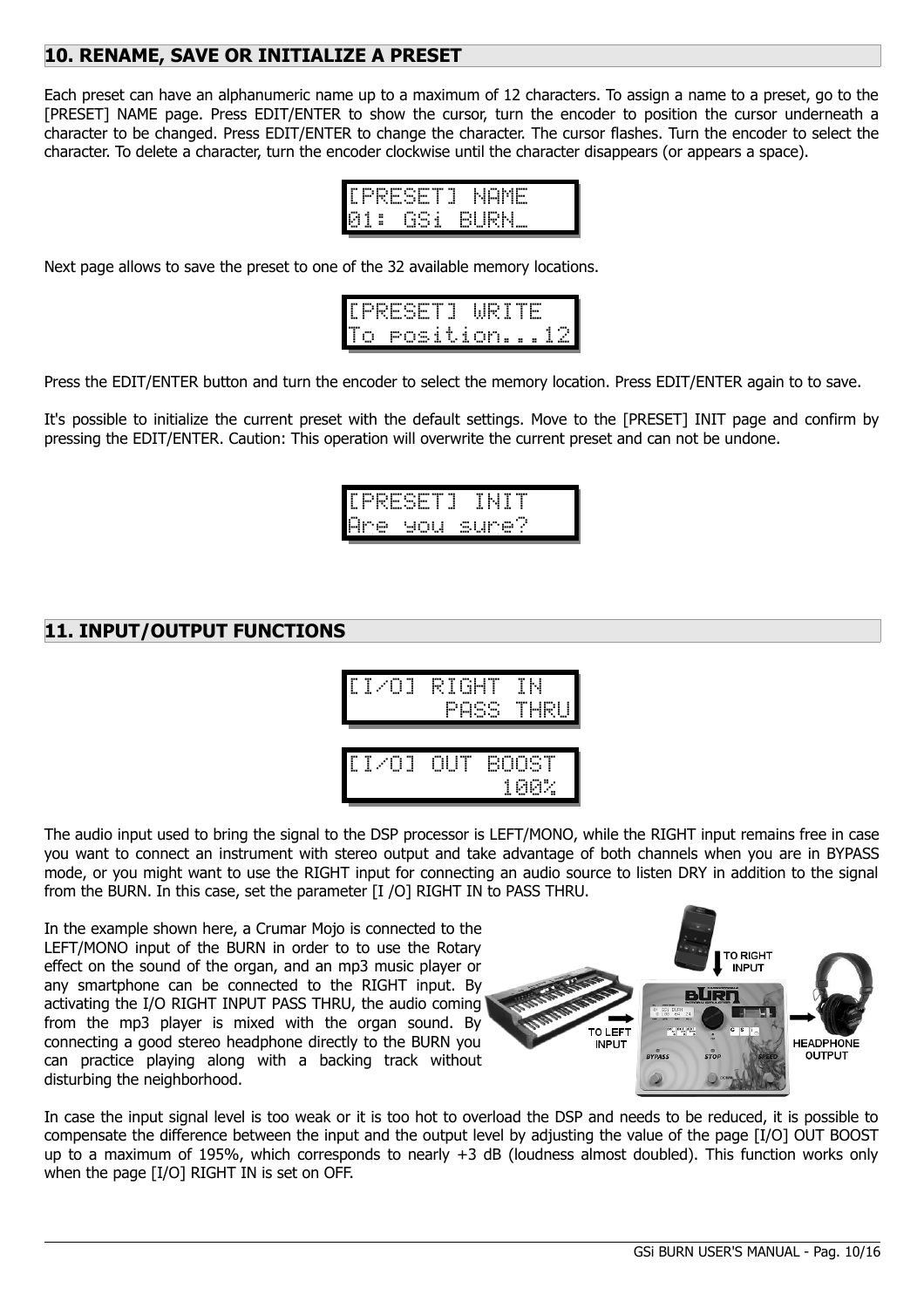## <span id="page-10-0"></span>**12. MIDI SETTINGS**

The BURN allows a detailed and customizable MIDI control in order to meet multiple needs. It is possible to control all real-time parameters via MIDI, it's possible to recall presets and, most importantly, it's possible to control the Rotary speeds via MIDI commands.

The first page of the MIDI settings allows to set the receive MIDI Channel. The range is 1 to 16 or OMNI, that means that incoming events won't take the channel into consideration. Default setting is channel 1.



To control the Rotary speeds it's possible to choose between one of the pre-set control sets or to create a custom control set. Go to the page [MIDI] SPEED CTR to choose a Speed Control set.

| EMIDIJ. |  |  | SPEED CTR  |  |  |  |
|---------|--|--|------------|--|--|--|
|         |  |  | GENERIC CC |  |  |  |

The following table gives details about the factory pre-set control sets.

| GENERIC CC #1      | Uses CC#1 (Mod.Wheel) for $0-32 =$ SLOW; $33-95 =$ STOP; $96-127 =$ FAST            |
|--------------------|-------------------------------------------------------------------------------------|
| <b>CRUMAR MOJO</b> | Compatible with the commands of organs Crumar MOJO and Hamichord                    |
| NORD ELECTRO 3/4   | Compatible with the commands of the keyboards Nord Electro 3 and 4                  |
| NORD C1/C2         | Compatible with the commands of organs Nord C1, C2 and C2d                          |
| NORD STAGE 2       | Compatible with the commands of the Nord Stage 2                                    |
| KORG CX3/BX3       | Compatible with the commands of organs Korg series CX3 and BX3                      |
| NUMA ORGAN/KeyB    | Compatible with the commands of organs Studiologic Numa Organ and DLQ KeyB Duo/Solo |
| VISCOUNT DB5/DB3   | Compatible with the commands of organs Viscount/Oberheim DB5 and DB3                |
| HAMMOND SK1/SK2    | Compatible with the commands of organs Hammond-Suzuki series SK1 and SK2            |
| HAMMOND XK3/XK3c   | Compatible with the commands of organs Hammond-Suzuki series XK3 and XK3c           |
| KRONOS CC#80/81    | Compatibile with the side keys of the Korg Kronos                                   |
| PITCH/CC#1 JS      | Uses the pitch bender for SLOW/FAST and the Mod. Wheel for RUN/STOP                 |
| USER DEFINED       | Uses custom messages (explained later in this manual)                               |

When the control set is USER DEFINED, it's possible to decide whether the commands must be of type "Latched" or "Temporary". This same setting is applied to the optional accessory connected to the REMOTE jack.



Once the Control Change numbers have been assigned to the controls SLOW/FAST and STOP/RUN, it's necessary to verify with the sender device whether the values of the Control Change are kept (latched) or reset (temporary). For example, if the external controller uses a push button to switch between SLOW and FAST, the unit could manage the MIDI messages in two ways:

- Temporary mode: button pushed = value 127; button released = value 0
- Latched mode: every time the button is pushed the value alternates between 0 and 127

According to the criteria used by the external MIDI unit, it's necessary to set this parameter the other way around, because if, for example, the external controller uses Temporary controls, the BURN will have to latch them.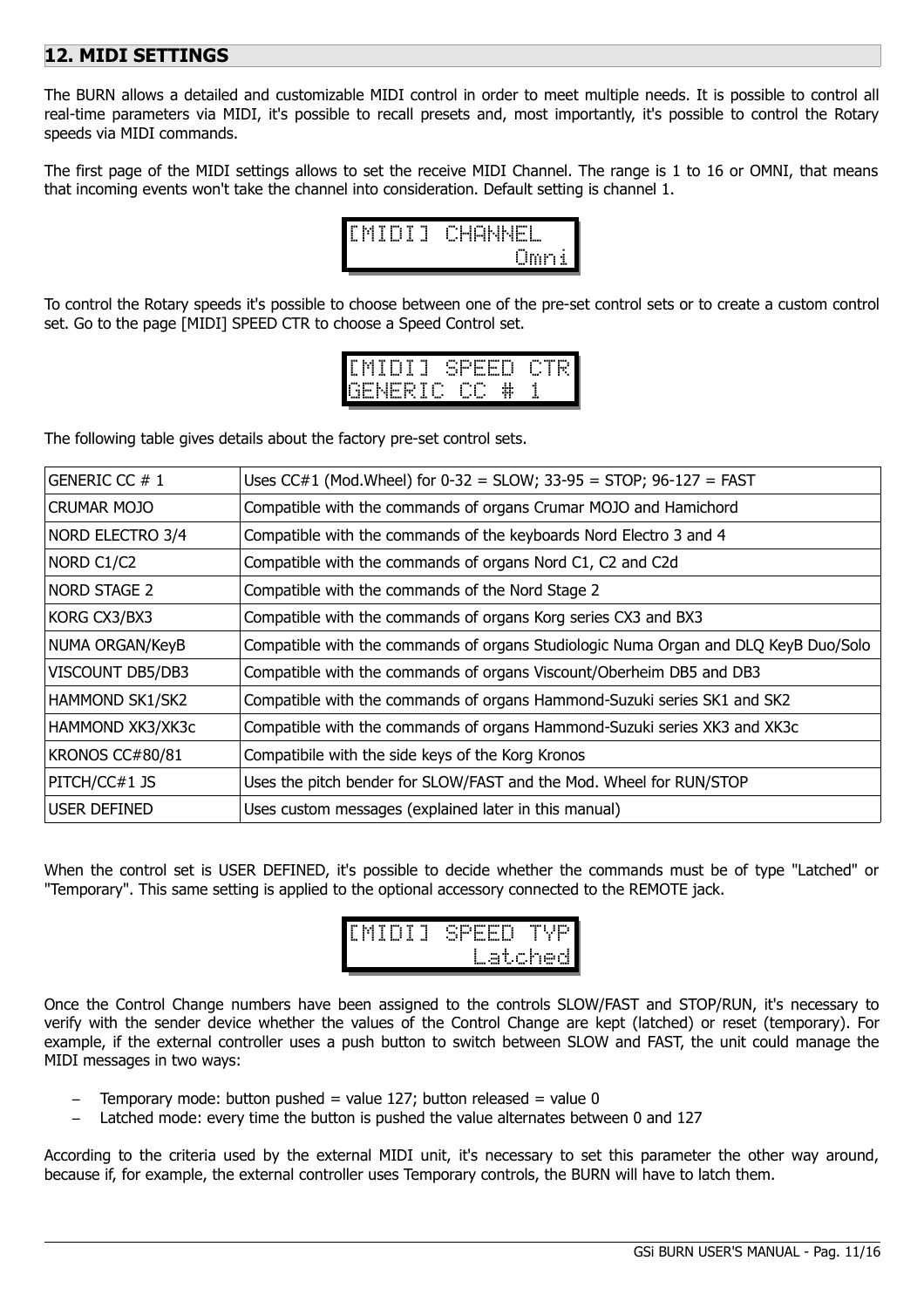## <span id="page-11-1"></span>**13. ASSIGNING MIDI CONTINUOUS CONTROLLERS**

| <b>SHORT NAME</b>  | <b>PARAMETER</b>          | <b>DEFAULT CC</b> |
|--------------------|---------------------------|-------------------|
| <b>BYPASS</b>      | Stereo BYPASS             | 102               |
| <b>RUN/STOP</b>    | Rotary Speed RUN or STOP  | N/A               |
| SLOW/FAST          | Rotary Speed SLOW or FAST | N/A               |
| OVD SW             | Tube Overdrive Toggle     | 103               |
| <b>OVD GAIN</b>    | Tube Overdrive Gain       | 111               |
| <b>OVD LEVEL</b>   | Tube Overdrive Level      | 112               |
| PARAM 1            | Parameter 1               | 91                |
| PARAM <sub>2</sub> | Parameter 2               | 93                |
| <b>PARAM 3</b>     | Parameter 3               | N/A               |

It is possible to assign Continuous Controller numbers between 1 and 120 to the following parameters:

Assigning a CC is very easy: press EDIT/ENTER to choose the parameter to which to assign the CC. While browsing the parameter list, automatically the assigned CC number is shown. If no CC is assigned to a parameter, the dash symbol "-" is shown; if the default CC number is assigned to a parameter, the letter **D** is shown after the number.

| EMIDI 1 |          | <b>WSS 1</b><br>HiN |
|---------|----------|---------------------|
|         | 11-<br>ш | -11-11              |

Press again EDIT/ENTER to choose the CC number and rotate the encoder to select a number between 1 and 120. If a MIDI device is connected to the BURN and sends Continuous Controller messages, the CC number shown on the display is automatically updated with the last received CC number. To confirm the assignment, push EDIT/ENTER once again. To cancel an assignment, for example in order to avoid conflicts with other MIDI devices in the chain, rotate the encoder fully counterclockwise until a dash symbol "-" is shown and confirm by pushing EDIT/ENTER.

## <span id="page-11-0"></span>**14. MAPPING MIDI PROGRAM CHANGE VS. PRESETS**

The BURN has 32 presets but the total number of Program Change numbers in the General MIDI system is 128, ranging 0 to 127. It is, therefore, possible to choose a PC number per each preset via the [MIDI] PC MAP page.

| EMIDI I.       | PC. | ாட     |  |
|----------------|-----|--------|--|
| reset:12<br>⊩r |     | PC: 11 |  |

Press EDIT/ENTER and rotate the encoder to choose a preset number between 0 and 31. Press EDIT/ENTER again to shift to the next value and rotate the encoder choose a PC number to assign to the preset. By default, presets 0 to 31 are assigned to the same Program Change numbers. If a PC number is assigned to more tha one preset, only the preset with the lower PC number will be recalled.

It is possible to exclude the received Continuous Controller or Program Change messages in the case it is preferrable to avoid that these would interfere with other devices in the MIDI chain. Go to the page [MIDI] CC RECV or [MIDI] PC RECV and set the related function as Enabled or Disabled according to your preference.

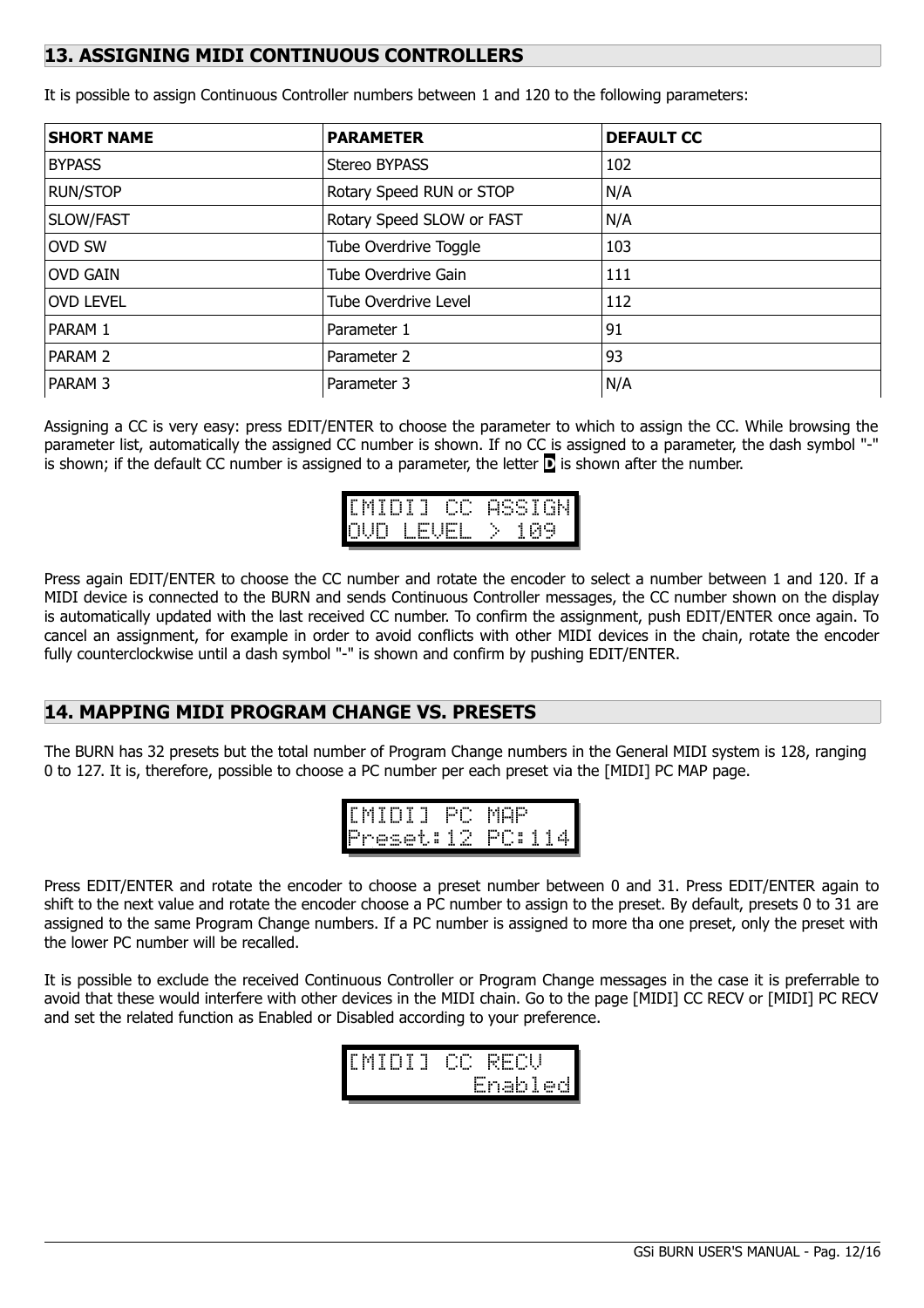### <span id="page-12-0"></span>**15. PEDAL SETTINGS**

The pedals on the BURN can be configured to take different behaviors depending on the user's needs. With the exception of BYPASS pedal, which will always be used to enable or disable the Stereo True Bypass, the STOP and SPEED pedals can also perform other functions.

#### **15.1. BYPASS PEDAL**

When the True Stereo Bypass is activated, the incoming audio signal found at the input Left and Right jacks is directly led to the output jacks with no change. This type of bypass is known as "true" because it bypasses the entire electronic circuit by means of a mechanical contact. When the unit is turned off, the bypass is always active because the relay that takes care of its operation is in a resting state.

The bypass status will always be saved in presets along with all the other parameters, but you can choose whether this must be recalled when a preset changes or must remain completely independent. To operate this choice, go to the page [PEDAL] BYPASS.

|  | '[PEDAL] |  | <b>BYPASS</b>  |  |  |
|--|----------|--|----------------|--|--|
|  |          |  | Global Settins |  |  |

#### **15.2. STOP PEDAL**

When a Rotary effect is in use, the STOP pedal stops the rotation of the virtual rotors exactly like a real rotating speaker would do with this function. However, if you do not want to use the stop position, you can choose to use this pedal to activate or deactivate the tube distortion. To make that choice go to the page [PEDAL] STOP. When the STOP pedal is assigned to Overdrive Switch, you can hold down the SPEED pedal for about one second to engage the STOP speed.

[PEDAL] STOP Overdrive Switch

#### **15.3. SPEED PEDAL**

When a Rotary effect is in use, the SPEED pedal is used to switch the speed of the virtual rotors between slow and fast. The selected speed is always saved in the presets along with all the other parameters. Like the Bypass function, you can choose whether this is to be recalled from the presets or must remain a totally independent function. To make such a choice, go to the page [PEDAL] SPEED.

| <br>---<br><br>---                                                | <br>--- | m.   |    | ioso | ---      |                                                                      |
|-------------------------------------------------------------------|---------|------|----|------|----------|----------------------------------------------------------------------|
| Æ.<br>$-0.0$<br><b>Card Co</b><br><br>---<br>--<br>$-0.05$<br>--- | f<br>   | . F* | п. |      | $\cdots$ | œ,<br>a an<br>$\cdots$<br>÷<br>$-10$<br>$\cdots$<br>----<br>----<br> |

Each pedal has an LED that is switched on or off to indicate its status. The operation of the SPEED pedal LED can be chosen at the next page, and can be of three types:

- FAST On/Off: the LED is lit when the speed is FAST, off when the speed is SLOW
- Anim & Stop: the LED flashes quickly or slowly depending on the speed, and stops when the speed is STOP
- Anim always: the LED flashes quickly or slowly depending on the speed and continues to flash even though the speed is STOP

By default, the LED is set to On/Off.

#### **15.4. PRESET UP & DOWN**

When an optional accessory is connected to the REMOTE jack and the EXTERNAL function is activated, pedals STOP and SPEED function as PRESET PRESET UP and DOWN to decrease or increase the number of current preset.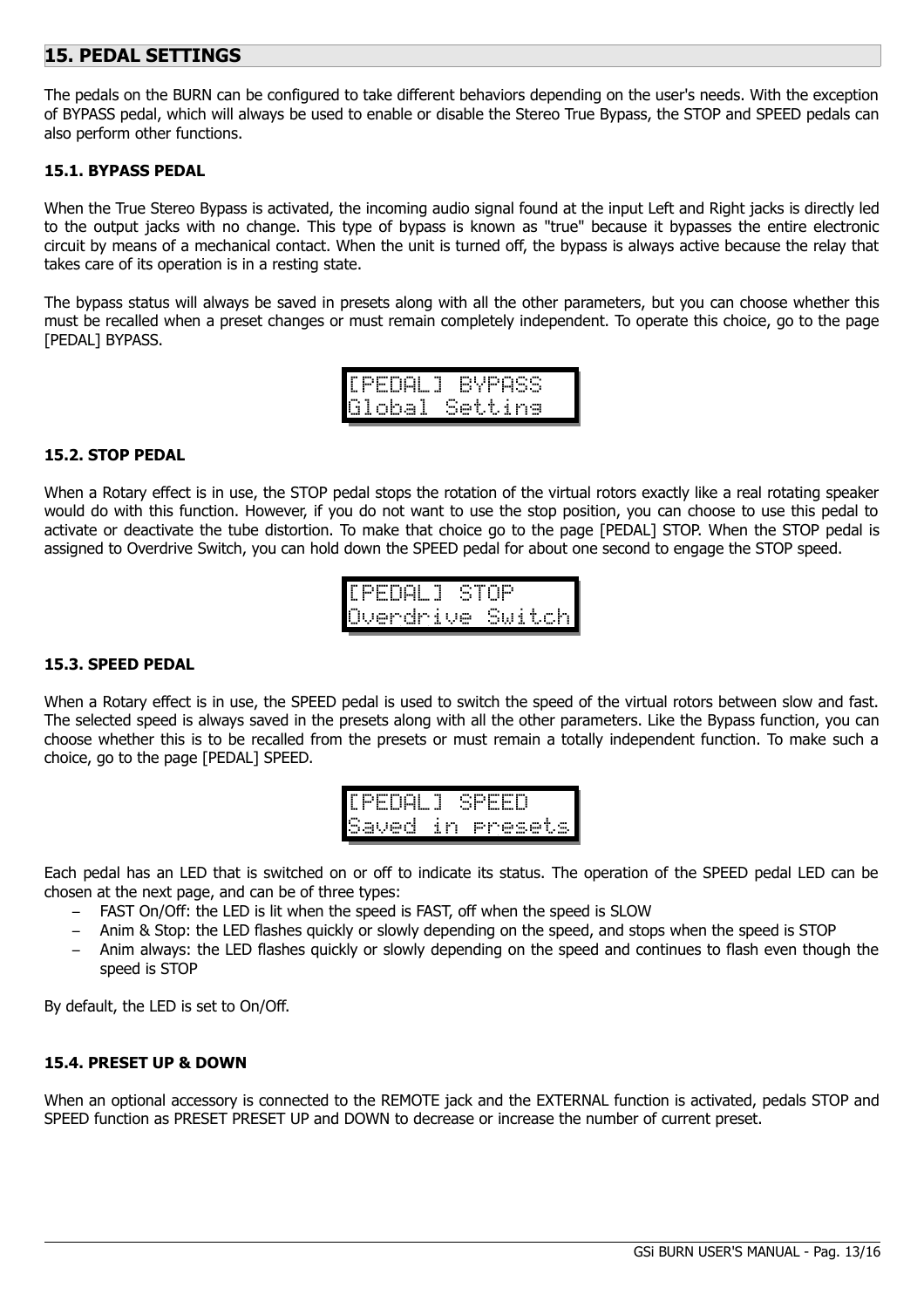### <span id="page-13-1"></span>**16. DISPLAY CONTRAST AND FIRMWARE INFORMATION**

To adjust the contrast of the LCD display of the BURN according to your preferred viewing angle, go to the page DISPLAY CONTRAST and choose a value between 0 and 64. The default value is 32 and corresponds to an angle of about 80° with respect to the display.

| DISPLAY.           | CONTRAST |
|--------------------|----------|
| UAL<br>Æ<br>H<br>i |          |

The next page shows information about the firmware version.

|  |  | ⊩IRMWARE                                             |            |  |  |  | <b>VERSION</b> |
|--|--|------------------------------------------------------|------------|--|--|--|----------------|
|  |  | $\mathsf{I}\cup\mathsf{I}\cup\mathsf{0}\mathsf{1}$ . | 28-10-2013 |  |  |  |                |

The firmware of the BURN is upgradeable via MIDI by means of a simple utility made available by GSi for Windows and OSX. Consult the site [www.GenuineSoundware.com](http://www.GenuineSoundware.com/) from time to time to verify the availability of a new update.

## <span id="page-13-0"></span>**17. REMOTE CONTROL**

The REMOTE jack on the rear panel of the BURN can accept a variety of optional accessories for remotely controlling the speeds of the Rotary effects or for the control of the Parameter 3 of other effects. This jack is connected to an analog/digital converter located inside the central microprocessor of the BURN and you can connect a two or three position switch of type "half-moon", as those generally used for the vintage rotating speakers, or you can connect a footswitch with one or two buttons, or an expression pedal with linear potentiometer of 10 Kohm.



The picture on the right shows the terminals respectively connected to the tip (Vcc), ring (ADC) and the sleeve (Ground) of the jack. Between tip and sleeve there is a voltage of about 3.3 Volts. Be careful to never cause a short circuit between these two terminals.

The ring of the jack is to be considered as the common contact for switching. It is preferable to use the switches of type "break before make".

When the REMOTE jack is connected to an accessory used to switch between the SLOW, FAST and STOP speeds of a Rotary effect, the commutations are also subject to the setting of the page [MIDI] SPEED TYP, and may occur in two different ways depending on whether this is of type Temporary or Latched. For more clarity, refer to the following table.

| <b>SPEED TYPE = Temporary</b> | <b>SPEED TYPE = Latched</b>                 |
|-------------------------------|---------------------------------------------|
| $ SLOW = RING + SLEEVE$       | RING + TIP switches between SLOW and FAST   |
| $STOP = RING$ isolated        | RING + SLEEVE switches between STOP and RUN |
| $FAST = RING + TIP$           |                                             |

This means that, in case you are connecting a pedal with two buttons, it is possible to use either "mechanically latched" or "temporary" buttons. Once the connections are made correctly, you just have to set your choice on the [MIDI] SPEED TYP. For example, if using temporary buttons, you must choose "Latched", and vice versa.

If you are connecting an expression pedal to the REMOTE jack, you have to make sure that it has a linear potentiometer of 10 Kohm, and that the connection is made according to the diagram on the side, and precisely the two ends of the resistive track must be connected to the sleeve and to the tip of the jack, and the wiper must be connected to the ring of the jack.



When a Rotary effect is in use and an expression pedal is connected to the REMOTE jack, the speeds correspond to the following positions: pedal down= SLOW, pedal up = FAST, pedal in middle position = STOP.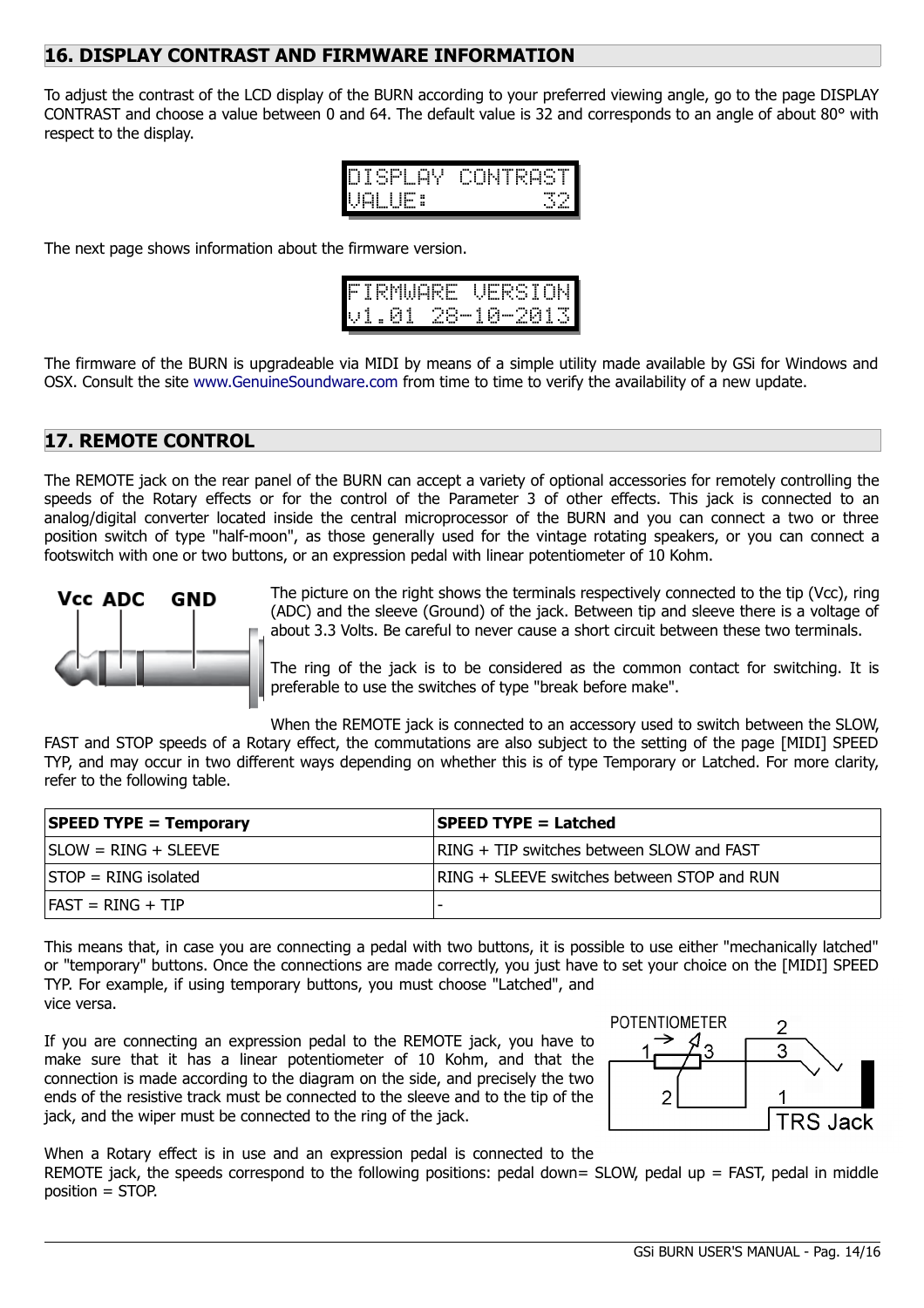# <span id="page-14-1"></span>**18. UTILITY**

Among the many effect algorithms of the BURN there are two, at the end of the list, considered UTILITY. The first, called PASS THRU, is a digital stereo bypass, it means that the stereo signal coming into the DSP processor is led to the outputs with no change. This could be useful if you want to take advantage of just the tube distortion of the BURN, present only at the left channel, without applying any other effects.

The second UTILITY effect is called MUTE and does nothing but mute the output. This could be useful in case you want to mute an instrument through a foot pedal or a Program Change command sent via MIDI.

#### **18.1. SHORTCUTS**

There are some shortcuts that allow you to perform some operations faster. For example, to save a presets without necessarily reaching the [PRESET] WRITE, just hold down the EDIT/ENTER button for at least 2 seconds. The preset will be saved in the current location, overwriting the existing data.

When you change the value of a parameter, you can return to the original value of the preset by pressing once EDIT/ENTER when you are in EDIT mode at level 2 (change of a parameter). For some global settings, such as the MIDI channel, this operation calls the default value.

When some preset parameter has been changed and you return to the HOME screen without having first saved, the letter **E** appears before the name to indicate that the preset has been modified but not saved.

#### **18.2. FACTORY SETTINGS RECALL**

It is possible to reset all the presets and all the global settings by returning the unit like just out of the factory. Turn the unit off, press and hold the EDIT/ENTER button and simultaneously turn on the unit, do not release the button until the operation is finished.

### <span id="page-14-0"></span>**19. OTHER MIDI FUNCTIONS**

| The BURN is able to receive some MIDI System Exclusive messages in order to    |
|--------------------------------------------------------------------------------|
| directly control the parameters in real-time even if these are not assigned to |
| Continuous Controller numbers. The format of the SysEx string is as follows:   |
| F0 08 45 1D xx yy F7                                                           |
| where $xx =$ number of parameter and $yy =$ value between 00 and 7F.           |
| Parameter numbers are listed here.                                             |

| 0x00 | Tube Gain   |
|------|-------------|
| 0x01 | Tube Level  |
| 0x02 | Parameter 1 |
| 0x03 | Parameter 2 |
| 0x04 | Parameter 3 |

In addition, you can send a string containing all the data related to a preset. The correct reception of a string preset by the BURN overwrites the required preset number. The total length of the string must be of 70 bytes, of which the first 4 bytes are for the header, 1 byte is the number of preset, 64 bytes are the data of the preset, the last byte closes the Sysex strings. The format is as follows:

| <b>PART NAME</b>     | <b>PART LENGTH CONTENTS</b> |                                                                      |
|----------------------|-----------------------------|----------------------------------------------------------------------|
| <b>HEADER</b>        | 4 bytes                     | IF0 08 45 1A                                                         |
| <b>PRESET NUMBER</b> | 1 byte                      | 100                                                                  |
| <b>IPRESET NAME</b>  | 12 bytes                    | 49 6e 69 74 20 50 72 65 73 65 74 20                                  |
| <b>IPARAMETERS</b>   | 23 bytes                    | 00 00 00 64 64 18 00 00 02 02 02 02 01 01 01 01 01 01 02 01 02 01 02 |
| <b>FOOTER</b>        | 29 bytes                    |                                                                      |
| <b>END OF SYSEX</b>  | 1 byte                      | IF7                                                                  |

The example given in the table above will overwrite the preset 0 with the default parameters. The 23 bytes for the parameters correspond to the values of the parameters in the order in which they appear on the display. Values outside the allowable range will be ignored.